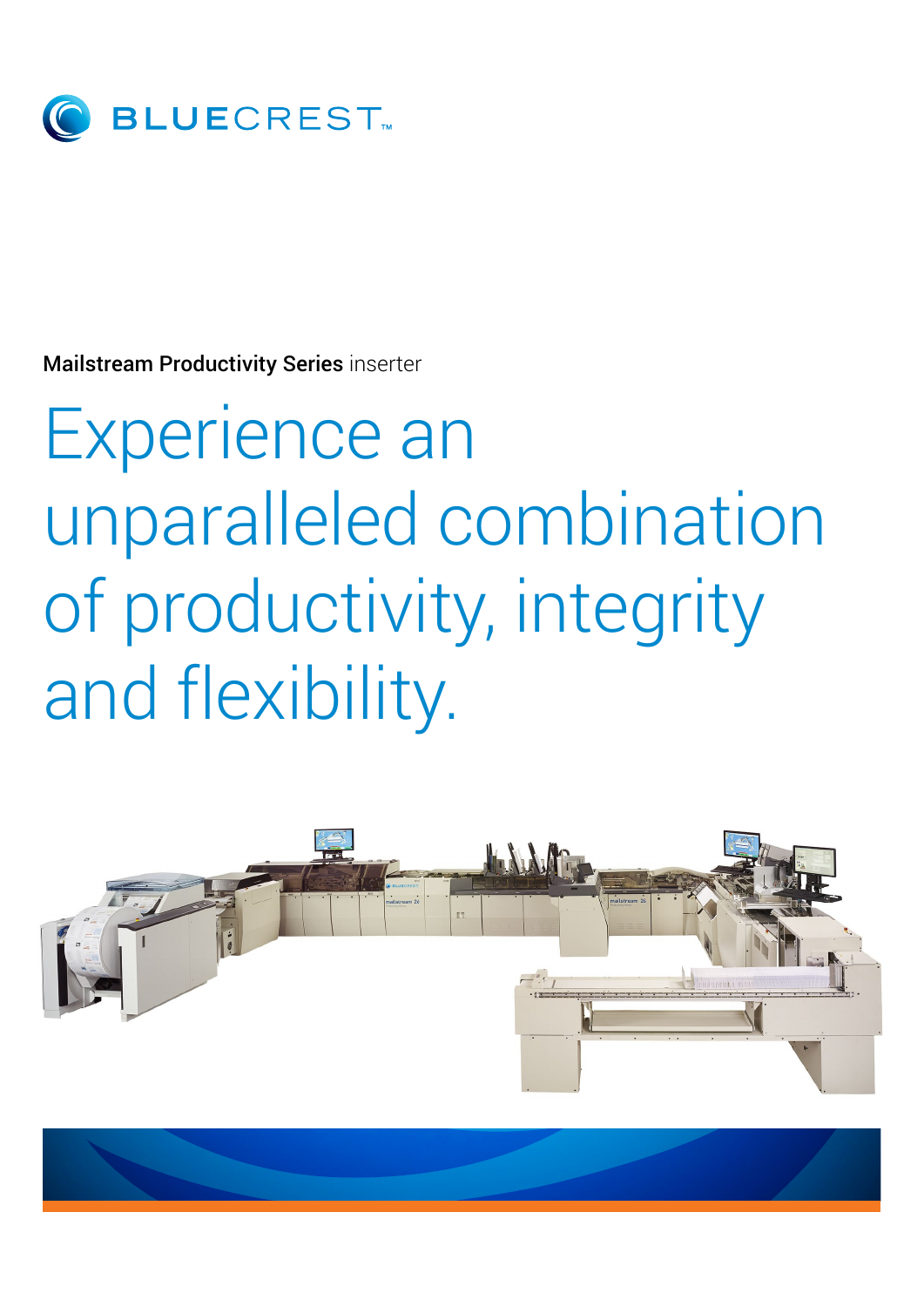## Made for the unique needs of high volume mailers

Greater operational performance, increased mail effectiveness and reduced costs are all yours with the Mailstream Productivity Series inserter. Our industry proven solution is trusted by the world's largest mail providers… and now you can reap the benefits, too.

It's advanced, innovative technology efficiently and accurately processes a broad range of mail applications at remarkably high speeds. To achieve higher value communications, the Mailstream Productivity Series has the flexibility you need to fully support processing complex transactional mail, including 100% variable full colour envelope printing.

Blazing speed and outstanding productivity creates higher yields. Ideal for SLA driven, high volume jobs, the Mailstream Productivity series is designed for high precision performance, helping you achieve higher results and improved uptime. This high speed inserting system has been proven to dependably increase productivity and yield with the ability to process letter mail at speeds up to 26,000 pieces per hour. What's more, our industry proven flexible inputs incorporate precision material control to help eliminate productivity degradations for variable page, complex applications.

"We have reduced costs significantly while dramatically increasing efficiency and overall quality"

#### —Rene Felder, CEO, B-Source Outline AG

Automate job set-up for accurate, faster changeover and job reconciliation

Automate job to save time and improve data organisation

**Inches** 

HPI inputs increase and application flexibility uptime with Intelligent Motion Control

Twist-no-Twist module increases

T<sub>E</sub>

mailstream 26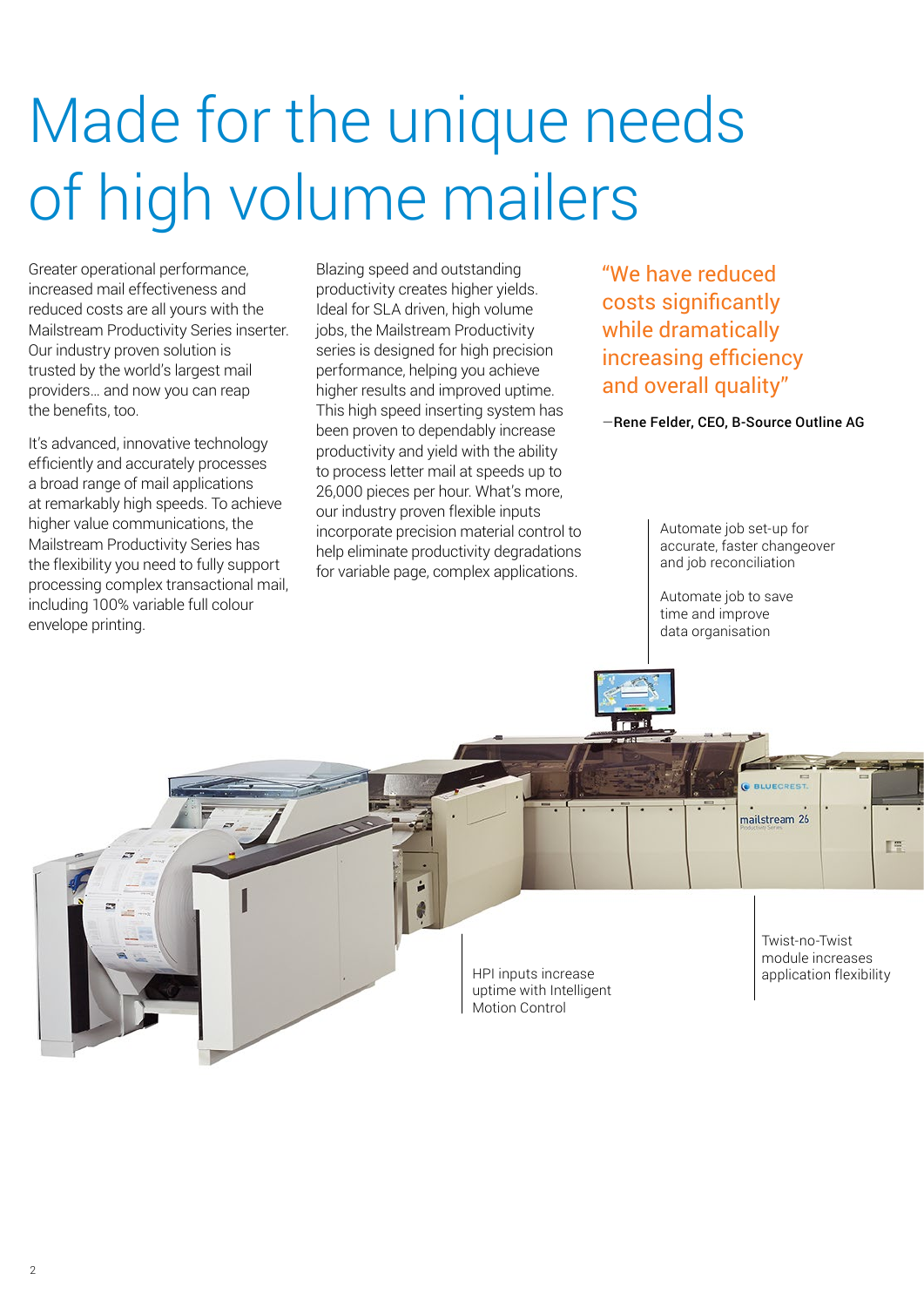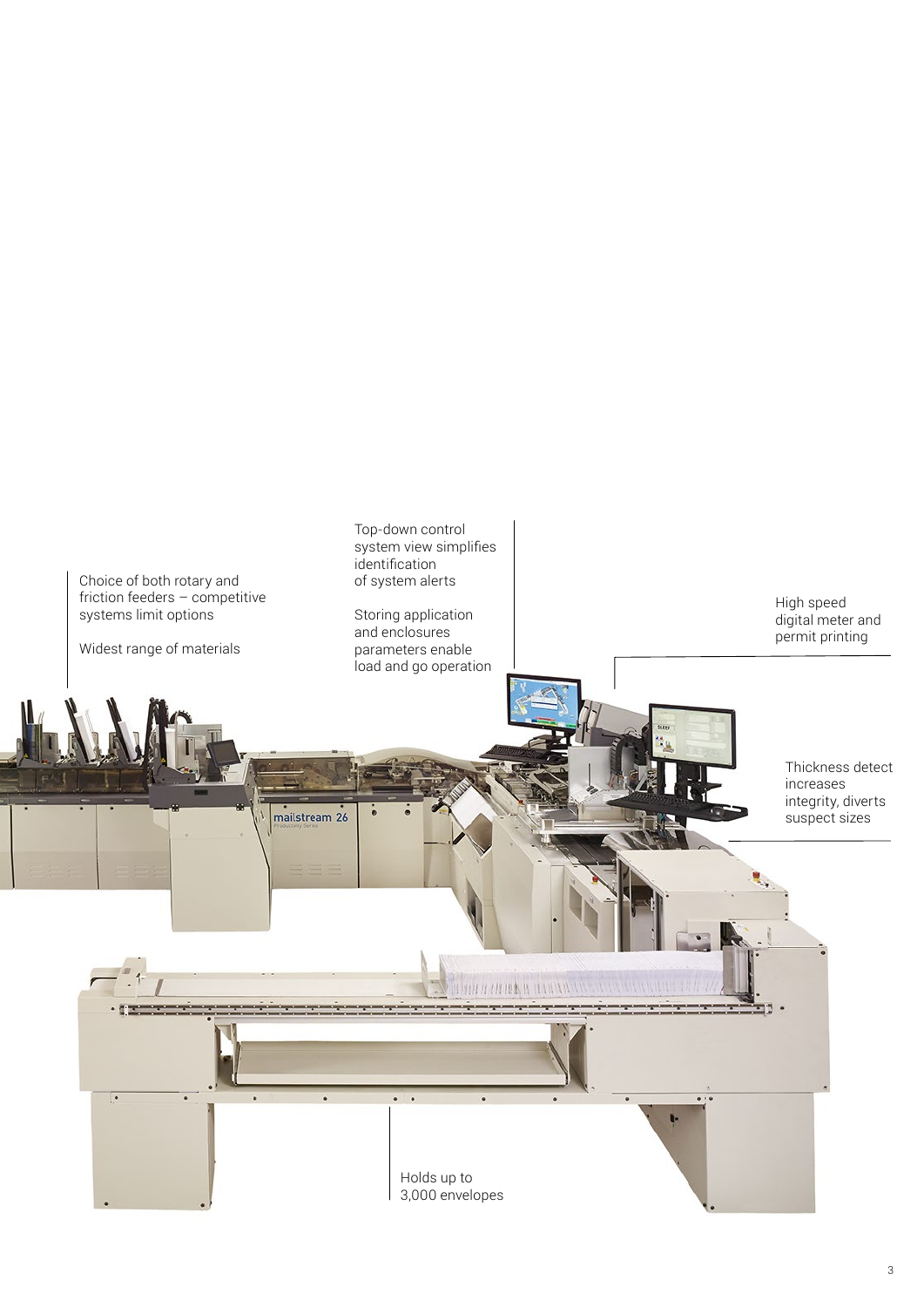

"One wrong envelope is not an option. For our private banking clients, accuracy must be 100 percent."

—Rene Felder, CEO, B-Source Outline AG

"We can now offer our clients unique capabilities, which drive customer value and engagement. So it helps us to know that BlueCrest is on top of where the market is going."

— Diane Fischer, President, L&D Mail Masters Technology used: BlueCrest Print+ Messenger colour inkjet system

### Secure, accurate processing is critical. Mailstream Productivity Series delivers.

With the Mailstream Productivity Series and its real-time end to end tracking and control, you can ensure regulatory compliance and deliver high integrity results through:

- Mailpiece and job reconciliation reporting , traceability and closed loop automated reprints
- Autoresynchronisation: Solves multi-stream processing challenges by making sure that the right piece goes in the right envelope
- Achieve dependable results, higher yield and maximise system utilisation with precision performance motion control platform

#### Gain the flexibility to do more.

With the Mailstream Productivity Series, high volume mailers can process more applications with a combination of rotary and friction feeders.

- Speed is maintained, even with poor quality material or specially designed envelopes
- Flexible feeding technologies support a wide range of materials
- Feeders incorporate a selfcalibrating double detect feature that eliminates double feeds
- Increase asset utilisation with the ability to process more applications on a single platform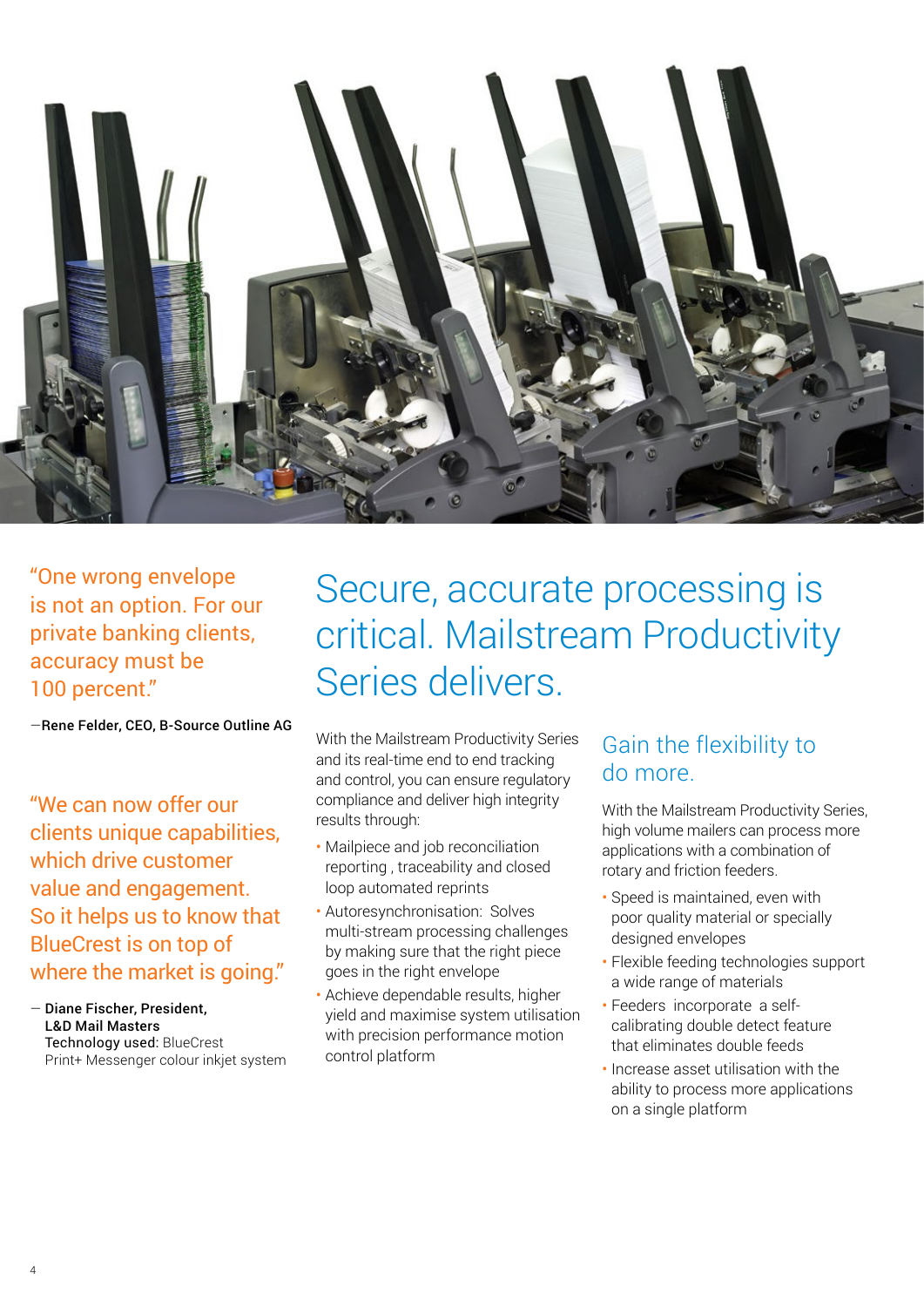

#### The ideal foundation to create high value communications. 65% • Intelligent print transport: Provide ente ideal foundatio to create high value  $\frac{1}{\sqrt{1-\frac{1}{\sqrt{1-\frac{1}{\sqrt{1-\frac{1}{\sqrt{1-\frac{1}{\sqrt{1-\frac{1}{\sqrt{1-\frac{1}{\sqrt{1-\frac{1}{\sqrt{1-\frac{1}{\sqrt{1-\frac{1}{\sqrt{1-\frac{1}{\sqrt{1-\frac{1}{\sqrt{1-\frac{1}{\sqrt{1-\frac{1}{\sqrt{1-\frac{1}{\sqrt{1-\frac{1}{\sqrt{1-\frac{1}{\sqrt{1-\frac{1}{\sqrt{1-\frac{1}{\sqrt{1-\frac{1}{\sqrt{1-\frac{1}{\sqrt{1-\frac{1}{\sqrt{1-\frac{1}{\sqrt{1-\frac{1}{\sqrt{1-\frac{1$

Integrate a Print+ Messenger<sup>™</sup> colour  $\frac{1}{2}$ inkjet system for greater savings.

Cost effectively produce dynamic, full colour, relevant communications with the integration of the Print+ Messenger colour inkjet system. You'll see operational savings and improve mail effectiveness by engaging customers with highly targeted and personalised messages.



#### Experience the power of a White Paper Factory.

The Mailstream Productivity Series olour inserter enables the implementation of the innovative BlueCrest® White Paper Factory™ solution. With it, high volume print and mail operations can transform plain white paper and envelopes into powerful, colourful, personalised customer communications. Mailers can eliminate preprinted forms and envelopes, streamline print and mail processes, and lower operational and postage costs, and create higher value communications accurately at speeds up to 26,000 pieces per hour.



### Maximised configurability meets future-forward design.

Our modular platform can be configured to meet your specific needs. It's also been designed to simplify future upgrades. With the Mailstream Productivity Series, you can add productivity and revenue capabilities such as:

- Continuous form and cut sheet processing
- High speed multi-stream merging with auto resynchronisation
- Integrity scanning and processing options
- Postal metering
- 100% variable full-colour envelope printing
- Variable BRE printing
- ADF solutions
- Autotraying

| <b>Max cycle speed</b> |                                                |
|------------------------|------------------------------------------------|
| C6/5, DL, #7 3/4, #10  | 26,000 CPH                                     |
| 6x9                    | 22,000 CPH                                     |
| Enclosures             |                                                |
| Feeder types           | Friction or rotary                             |
| Number of feeders      | 21                                             |
| Documents              |                                                |
| Formats                | Cut sheet/continuous form single, multi-stream |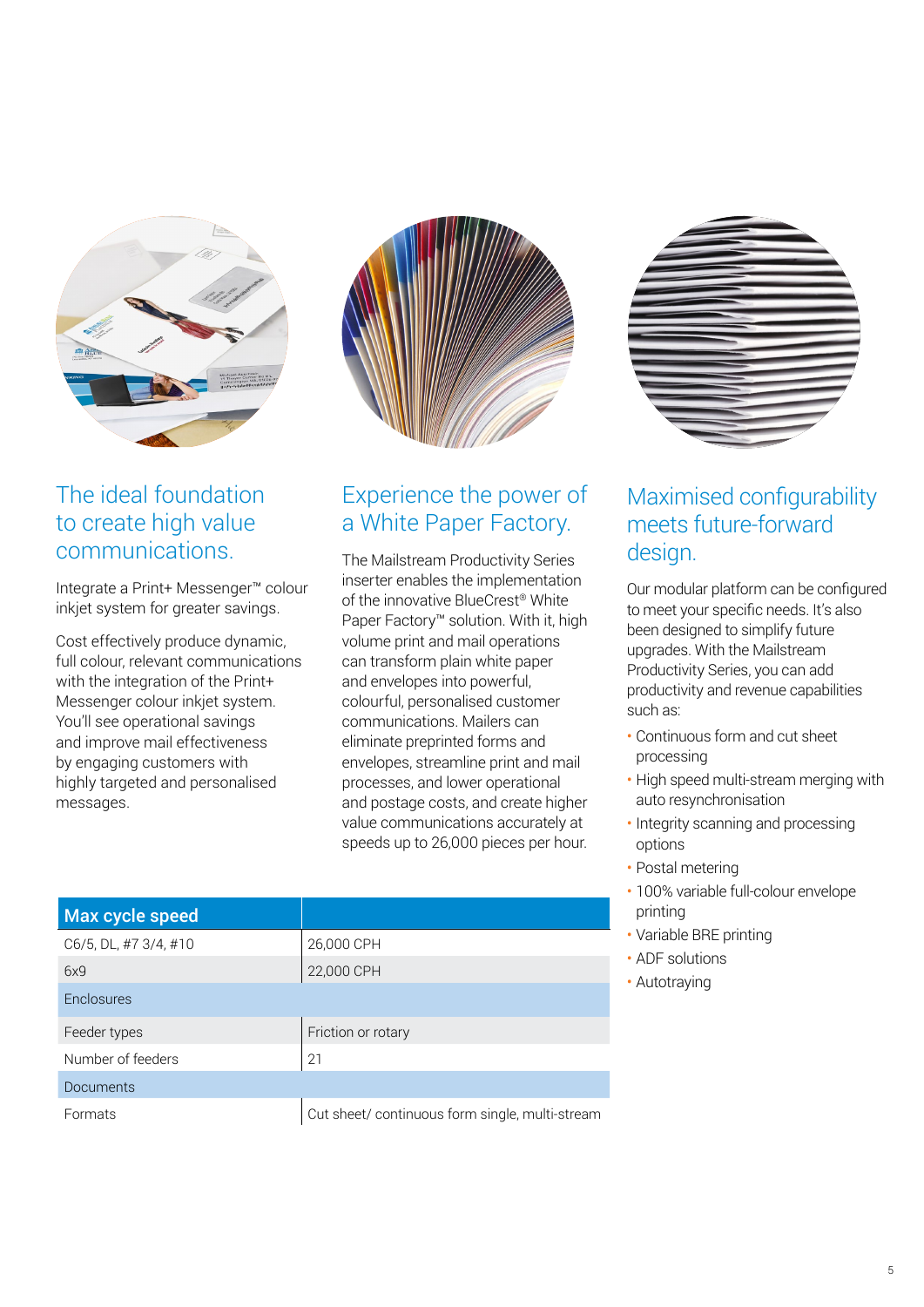## Get full control over your operations SLAs.





DirectView™: Print and mail operations can easily monitor workcell productivity to obtain critical data and performance information. This helps drive greater operational efficiencies and workcell productivity. Data related to idle time, non-productive time, machine and application is tracked, enabling production managers to proactively implement adjustments.

Clarity: Gain transparency across your print and mail operation with intelligent insight to help drive maximum operational performance, efficiencies and cost savings. Adding Clarity to your operation enables predictive and collaborative course correction with greater insight into the interaction between machines, jobs and operators.

For more information on the Mailstream Productivity Series inserter, visit us online at www.bluecrestinc.com/uk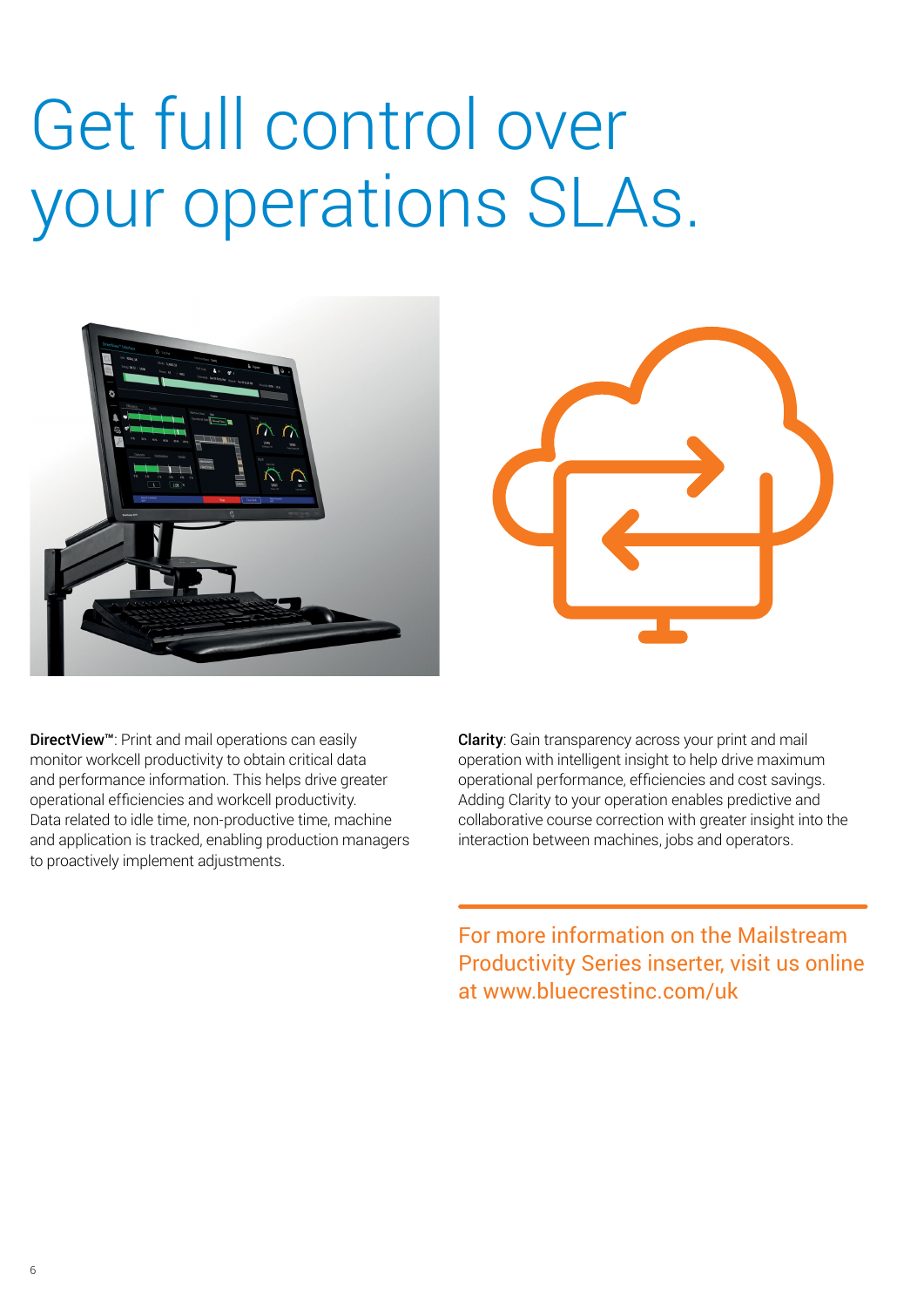# Experience a truly high efficiency workcell.

Every aspect of the Mailstream Productivity Series has been designed with efficiency in mind including:



Ergonomic workcell

The compact, ergonomic, high efficiency design helps boost operator productivity.



#### Continuous loading high capacity feeders and on-edge stacker

Achieve greater operational performance and increased operator yield via improved input, feeders and error recovery.



### User Interface integrated with Direct Connect

In a single view, you have access to real-time information to monitor workcell productivity, maintain optimal performance and SLA attainment.

### Where industry-leading support meets successful outcomes



BlueCrest offers world-class support and comprehensive services that optimise your Mailstream Productivity inserting system. You can count on BlueCrest Global Services to address your unique operational needs.

- Leverage the proven skills and expertise of our dedicated global team for best-in-class installation, integration and implementation services.
- Achieve optimal performance with industry leading technical and maintenance support.
- Ensure maximum system uptime through real-time insights and predictive analytics that enable our global experts to make informed decisions and quickly resolve performance issues.